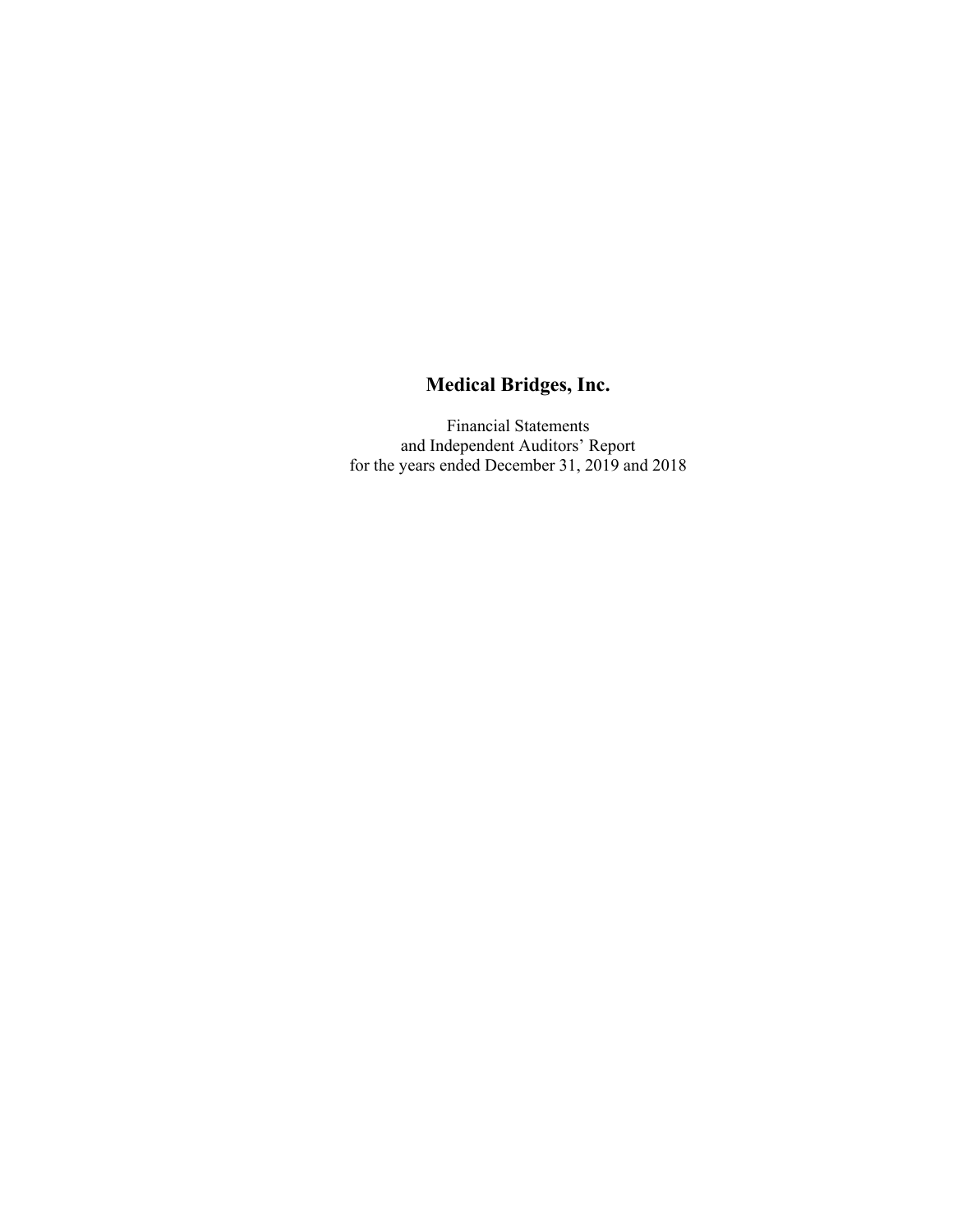Table of Contents

|                                                                              | Page |
|------------------------------------------------------------------------------|------|
| <b>Independent Auditors' Report</b>                                          |      |
| <b>Financial Statements:</b>                                                 |      |
| Statements of Financial Position as of December 31, 2019 and 2018            | 3    |
| Statements of Activities for the years ended December 31, 2019 and 2018      | 4    |
| Statement of Functional Expenses for the year ended December 31, 2019        | 5    |
| Statement of Functional Expenses for the year ended December 31, 2018        | 6    |
| Statements of Cash Flows for the years ended December 31, 2019 and 2018      | 7    |
| Notes to Financial Statements for the years ended December 31, 2019 and 2018 | 8    |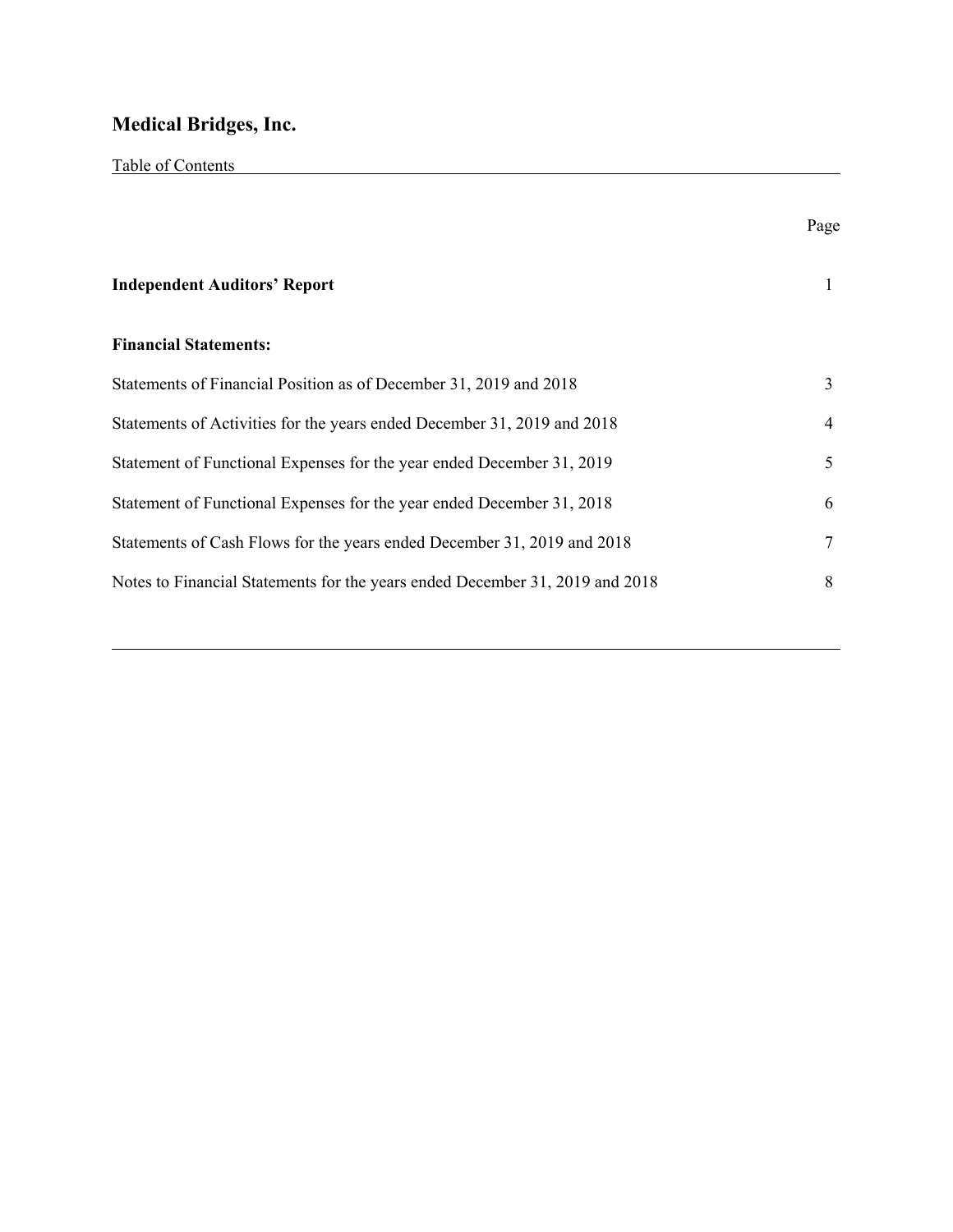

#### **Independent Auditors' Report**

To the Board of Directors of Medical Bridges, Inc.:

We have audited the accompanying financial statements of Medical Bridges, Inc., which comprise the statements of financial position as of December 31, 2019 and 2018 and the related statements of activities, of functional expenses, and of cash flows for the years then ended, and the related notes to the financial statements.

#### **Management's Responsibility for the Financial Statements**

Management is responsible for the preparation and fair presentation of these financial statements in accordance with accounting principles generally accepted in the United States of America; this includes the design, implementation, and maintenance of internal control relevant to the preparation and fair presentation of financial statements that are free from material misstatement, whether due to fraud or error.

#### **Auditors' Responsibility**

Our responsibility is to express an opinion on these financial statements based on our audits. We conducted our audits in accordance with auditing standards generally accepted in the United States of America. Those standards require that we plan and perform our audits to obtain reasonable assurance about whether the financial statements are free from material misstatement.

An audit involves performing procedures to obtain audit evidence about the amounts and disclosures in the financial statements. The procedures selected depend on the auditors' judgment, including the assessment of the risks of material misstatement of the financial statements, whether due to fraud or error. In making those risk assessments, the auditor considers internal control relevant to the entity's preparation and fair presentation of the financial statements in order to design audit procedures that are appropriate in the circumstances, but not for the purpose of expressing an opinion on the effectiveness of the entity's internal control. Accordingly, we express no such opinion. An audit also includes evaluating the appropriateness of accounting policies used and the reasonableness of significant accounting estimates made by management, as well as evaluating the overall presentation of the financial statements.

We believe that the audit evidence we have obtained is sufficient and appropriate to provide a basis for our audit opinion.

#### **Opinion**

In our opinion, the financial statements referred to above present fairly, in all material respects, the financial position of Medical Bridges, Inc. as of December 31, 2019 and 2018 and the changes in its net assets and its cash flows for the years then ended in accordance with accounting principles generally accepted in the United States of America.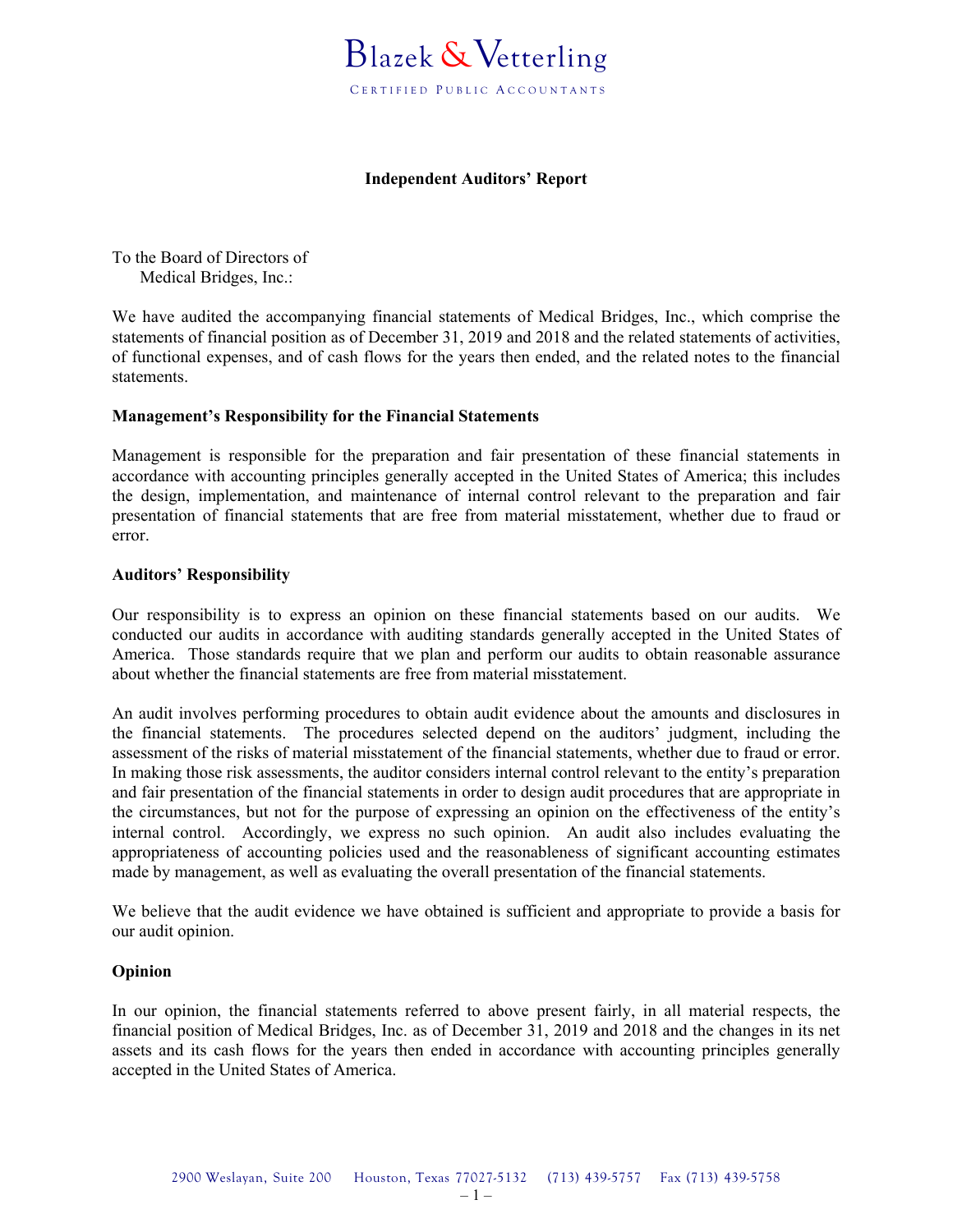#### **Adoption of New Accounting Standard**

As discussed in Note 2 to the financial statements, Medical Bridges, Inc. adopted Accounting Standards Update 2018-08, *Not-for-Profit Entities (Topic 958): Clarifying the Scope and the Accounting Guidance for Contributions Received and Contributions Made.* Our opinion is not modified with respect to this matter.

Blazek & Vetterling

June 9, 2020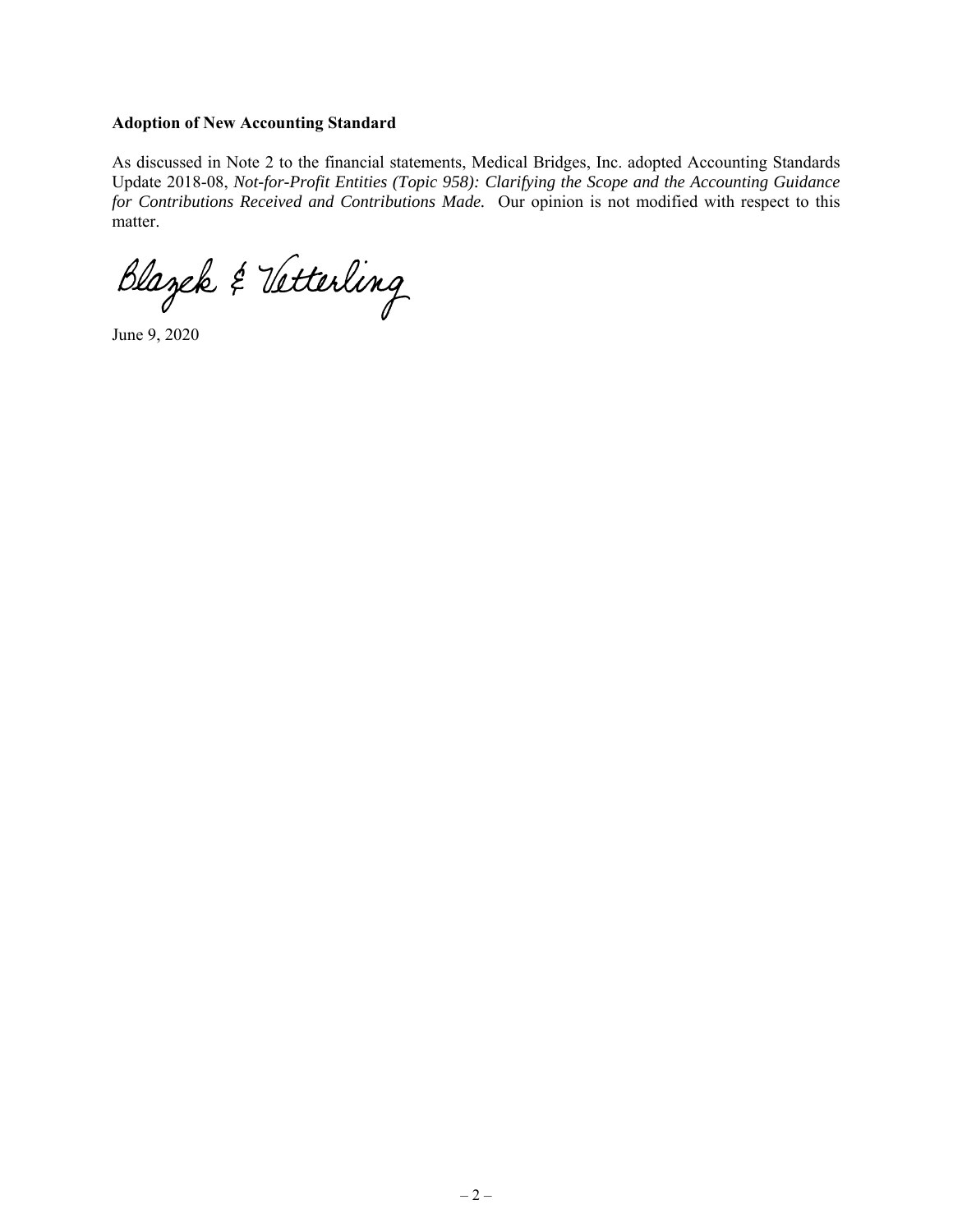| Statements of Financial Position as of December 31, 2019 and 2018                                                                                 |                                                                |                                                                        |
|---------------------------------------------------------------------------------------------------------------------------------------------------|----------------------------------------------------------------|------------------------------------------------------------------------|
|                                                                                                                                                   | 2019                                                           | 2018                                                                   |
| <b>ASSETS</b>                                                                                                                                     |                                                                |                                                                        |
| Cash<br>Inventory of donated medical supplies and equipment (Note 8)<br>Contributions receivable<br>Property, net (Note 4)<br><b>TOTAL ASSETS</b> | \$<br>84,648<br>1,337,602<br>155,600<br>617,694<br>\$2,195,544 | $\mathbb{S}$<br>21,212<br>3,496,238<br>307,500<br>654,060<br>4,479,010 |
| <b>LIABILITIES AND NET ASSETS</b>                                                                                                                 |                                                                |                                                                        |
| Liabilities:                                                                                                                                      |                                                                |                                                                        |
| Accounts payable and accrued expenses<br>Advanced contributions for shipments<br>Note payable (Note 5)<br><b>Total liabilities</b>                | \$<br>5,436<br>25,112<br>303,112<br>333,660                    | 9,665<br>\$<br>69,195<br>294,681<br>373,541                            |
| Net assets:                                                                                                                                       |                                                                |                                                                        |
| Without donor restrictions (Note 6)<br>With donor restrictions (Note 7)                                                                           | 1,647,284<br>214,600                                           | 3,698,969<br>406,500                                                   |
| Total net assets                                                                                                                                  | 1,861,884                                                      | 4,105,469                                                              |
| TOTAL LIABILITIES AND NET ASSETS                                                                                                                  | 2,195,544                                                      | 4,479,010                                                              |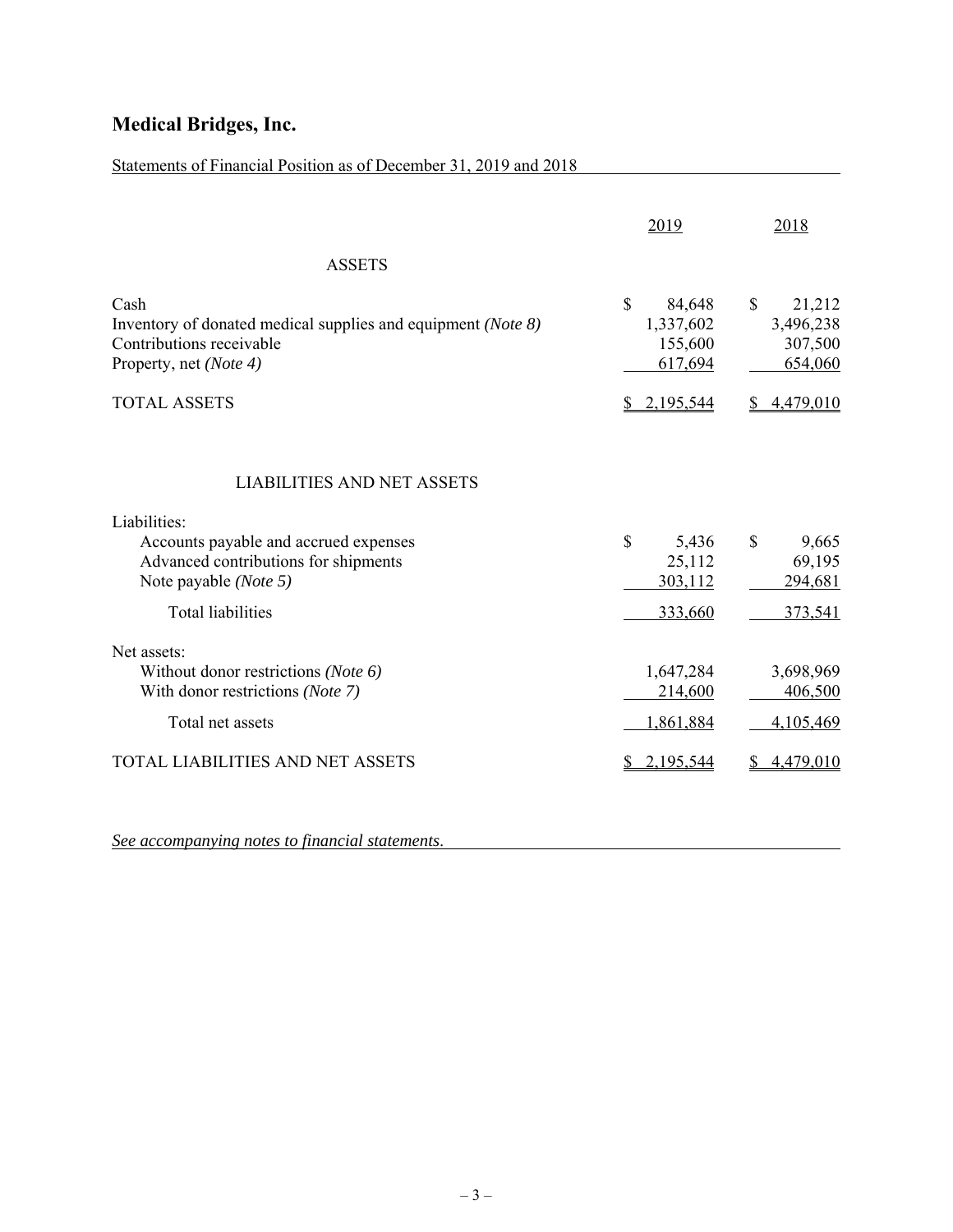## Statements of Activities for the years ended December 31, 2019 and 2018

|                                                                                                               |                                      | 2019                              |              |                                      | 2018                              |                    |
|---------------------------------------------------------------------------------------------------------------|--------------------------------------|-----------------------------------|--------------|--------------------------------------|-----------------------------------|--------------------|
|                                                                                                               | WITHOUT DONOR<br><b>RESTRICTIONS</b> | WITH DONOR<br><b>RESTRICTIONS</b> | <b>TOTAL</b> | WITHOUT DONOR<br><b>RESTRICTIONS</b> | WITH DONOR<br><b>RESTRICTIONS</b> | <b>TOTAL</b>       |
| <b>REVENUE:</b>                                                                                               |                                      |                                   |              |                                      |                                   |                    |
| Contributions of medical supplies and equipment (Note 8)<br>Loss on valuation of inventory of donated medical | \$6,420,829                          |                                   | \$6,420,829  | \$7,062,101                          |                                   | \$7,062,101        |
| supplies and equipment                                                                                        | (256, 639)                           |                                   | (256, 639)   | (81,794)                             |                                   | (81,794)           |
| Contributions restricted for shipments (Note 9)                                                               |                                      | \$<br>514,250                     | 514,250      |                                      | 385,164<br>\$                     | 385,164            |
| Contributions                                                                                                 | 188,578                              | 10,000                            | 198,578      | 238,568                              | 405,000                           | 643,568            |
| Special events                                                                                                | 260,705                              |                                   | 260,705      | 213,640                              |                                   | 213,640            |
| Direct donor benefit costs of special events<br>Other income                                                  | (52, 283)                            |                                   | (52, 283)    | (52,293)<br>49,953                   |                                   | (52,293)<br>49,953 |
| Total revenue                                                                                                 | 6,561,190                            | 524,250                           | 7,085,440    | 7,430,175                            | 790,164                           | 8,220,339          |
| Net assets released from restrictions:                                                                        |                                      |                                   |              |                                      |                                   |                    |
| Expenditures for program purposes                                                                             | 514,250                              | (514,250)                         |              | 451,221                              | (451,221)                         |                    |
| Expiration of time restrictions                                                                               | 201,900                              | (201,900)                         |              | 25,000                               | (25,000)                          |                    |
| Total                                                                                                         | 7,277,340                            | (191,900)                         | 7,085,440    | 7,906,396                            | 313,943                           | 8,220,339          |
| <b>EXPENSES:</b>                                                                                              |                                      |                                   |              |                                      |                                   |                    |
| Program services:                                                                                             |                                      |                                   |              |                                      |                                   |                    |
| Shipments of medical supplies and equipment (Note 8)                                                          | 8,258,477                            |                                   | 8,258,477    | 5,346,765                            |                                   | 5,346,765          |
| Distribution and warehousing                                                                                  | 665,521                              |                                   | 665,521      | 575,799                              |                                   | 575,799            |
| Total program services                                                                                        | 8,923,998                            |                                   | 8,923,998    | 5,922,564                            |                                   | 5,922,564          |
| Management and general                                                                                        | 264,182                              |                                   | 264,182      | 331,184                              |                                   | 331,184            |
| Fundraising                                                                                                   | 140,845                              |                                   | 140,845      | 179,148                              |                                   | 179,148            |
| Total expenses                                                                                                | 9,329,025                            |                                   | 9,329,025    | 6,432,896                            |                                   | 6,432,896          |
| <b>CHANGES IN NET ASSETS</b>                                                                                  | (2,051,685)                          | (191,900)                         | (2,243,585)  | 1,473,500                            | 313,943                           | 1,787,443          |
| Net assets, beginning of year                                                                                 | 3,698,969                            | 406,500                           | 4,105,469    | 2,225,469                            | 92,557                            | 2,318,026          |
| Net assets, end of year                                                                                       | \$1,647,284                          | 214,600                           | \$1,861,884  | \$3,698,969                          | 406,500                           | \$4,105,469        |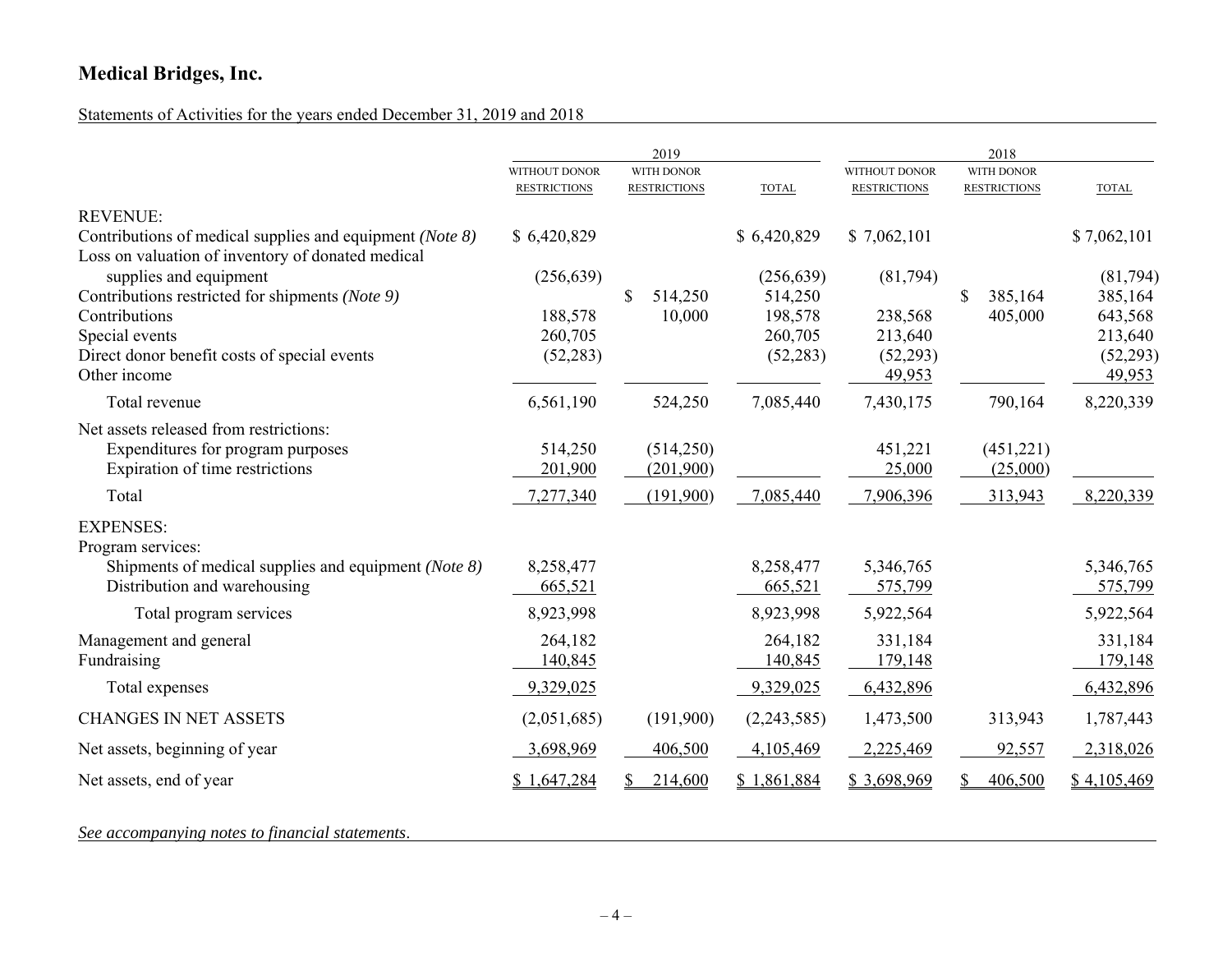# Statement of Functional Expenses for the year ended December 31, 2019

|                                              | <b>PROGRAM</b><br><b>SERVICES</b> | MANAGEMENT<br><b>AND</b><br><b>GENERAL</b> | <b>FUNDRAISING</b> | <b>TOTAL</b> |
|----------------------------------------------|-----------------------------------|--------------------------------------------|--------------------|--------------|
| Shipments of medical supplies                |                                   |                                            |                    |              |
| and equipment                                | \$8,312,525                       |                                            |                    | \$8,312,525  |
| Payroll and related benefits                 | 391,206                           | $\mathbb{S}$<br>193,504                    | \$<br>75,930       | 660,640      |
| Office supplies and expense                  | 47,044                            | 6,294                                      | 1,901              | 55,239       |
| Repair and maintenance                       | 52,893                            |                                            |                    | 52,893       |
| Professional services                        |                                   | 20,720                                     | 21,550             | 42,270       |
| Depreciation                                 | 12,122                            | 12,122                                     | 12,122             | 36,366       |
| Postage and printing                         | 25,135                            | 183                                        | 4,904              | 30,222       |
| Communications                               | 17,501                            | 6,146                                      | 5,687              | 29,334       |
| Utilities                                    | 18,077                            | 1,859                                      | 1,241              | 21,177       |
| Insurance                                    | 15,095                            | 2,875                                      | 2,981              | 20,951       |
| Transportation                               | 16,882                            |                                            |                    | 16,882       |
| Interest expense                             |                                   | 12,164                                     |                    | 12,164       |
| Contract labor                               | 11,746                            |                                            |                    | 11,746       |
| Other                                        | 3,772                             | 8,315                                      | 14,529             | 26,616       |
| Total expenses                               | \$8,923,998                       | 264,182                                    | 140,845            | 9,329,025    |
| Direct donor benefit costs of special events |                                   |                                            |                    | 52,283       |
| Total                                        |                                   |                                            |                    | \$9,381,308  |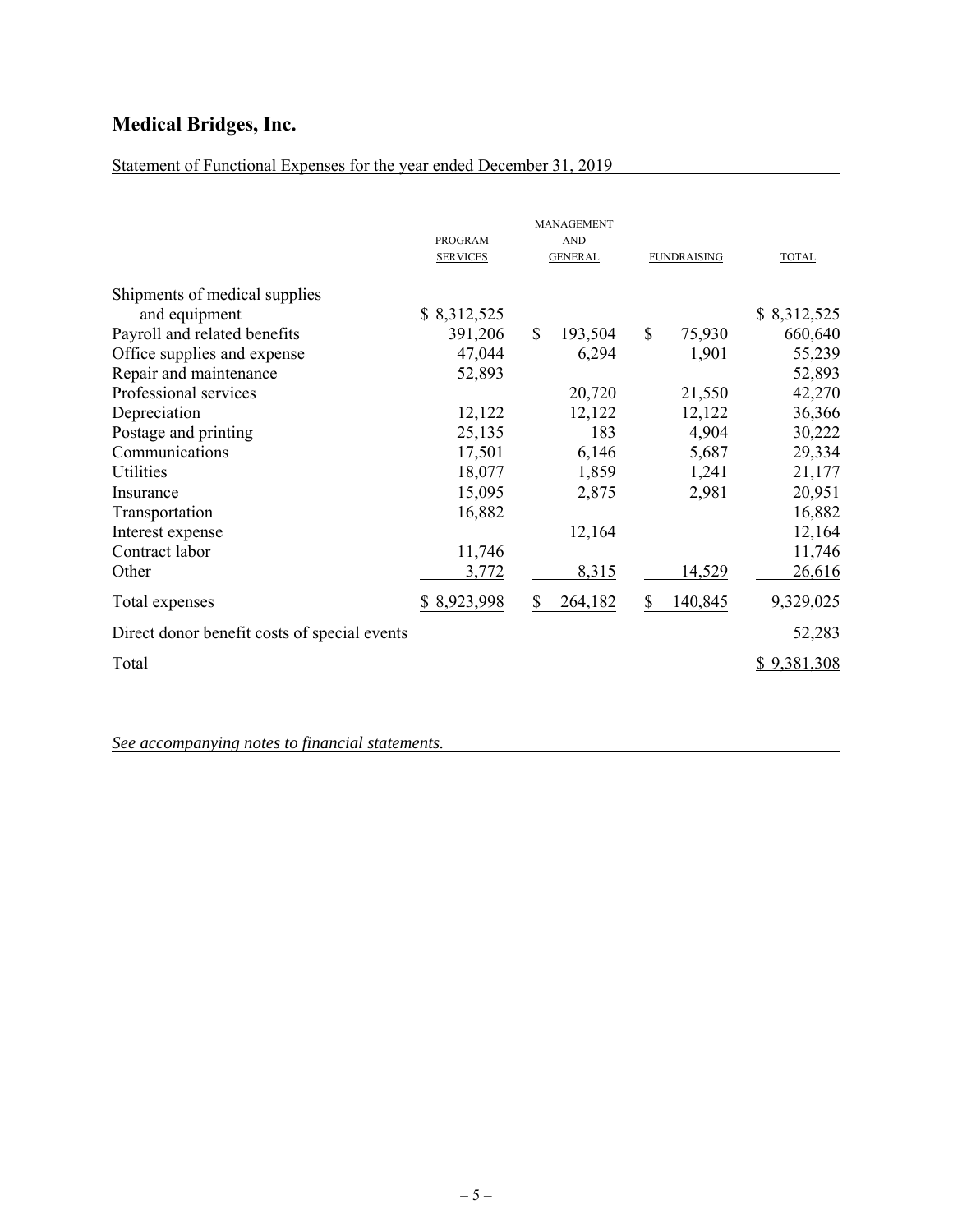# Statement of Functional Expenses for the year ended December 31, 2018

|                                              | <b>PROGRAM</b><br><b>SERVICES</b> | MANAGEMENT<br><b>AND</b><br><b>GENERAL</b> | <b>FUNDRAISING</b>       | <b>TOTAL</b> |
|----------------------------------------------|-----------------------------------|--------------------------------------------|--------------------------|--------------|
| Shipments of medical supplies                |                                   |                                            |                          |              |
| and equipment                                | \$5,346,765                       |                                            |                          | \$5,346,765  |
| Payroll and related benefits                 | 443,933                           | $\mathbb{S}$<br>174,450                    | <sup>\$</sup><br>118,923 | 737,306      |
| Office supplies and expense                  | 32,163                            | 14,527                                     | 3,155                    | 49,845       |
| Repair and maintenance                       | 10,643                            | 210                                        |                          | 10,853       |
| Professional services                        |                                   | 97,243                                     | 22,100                   | 119,343      |
| Depreciation                                 | 12,407                            | 12,406                                     | 12,406                   | 37,219       |
| Postage and printing                         | 8,490                             | 98                                         | 7,034                    | 15,622       |
| Communications                               | 10,925                            | 5,659                                      | 4,833                    | 21,417       |
| Utilities                                    | 16,766                            | 1,958                                      | 1,265                    | 19,989       |
| Insurance                                    | 16,266                            | 3,741                                      | 3,465                    | 23,472       |
| Transportation                               | 12,143                            |                                            |                          | 12,143       |
| Interest expense                             | 490                               | 16,847                                     |                          | 17,337       |
| Contract labor                               | 11,573                            |                                            |                          | 11,573       |
| Other                                        |                                   | 4,045                                      | 5,967                    | 10,012       |
| Total expenses                               | \$5,922,564                       | 331,184                                    | 179,148<br>S             | 6,432,896    |
| Direct donor benefit costs of special events |                                   |                                            |                          | 52,293       |
| Total                                        |                                   |                                            |                          | \$6,485,189  |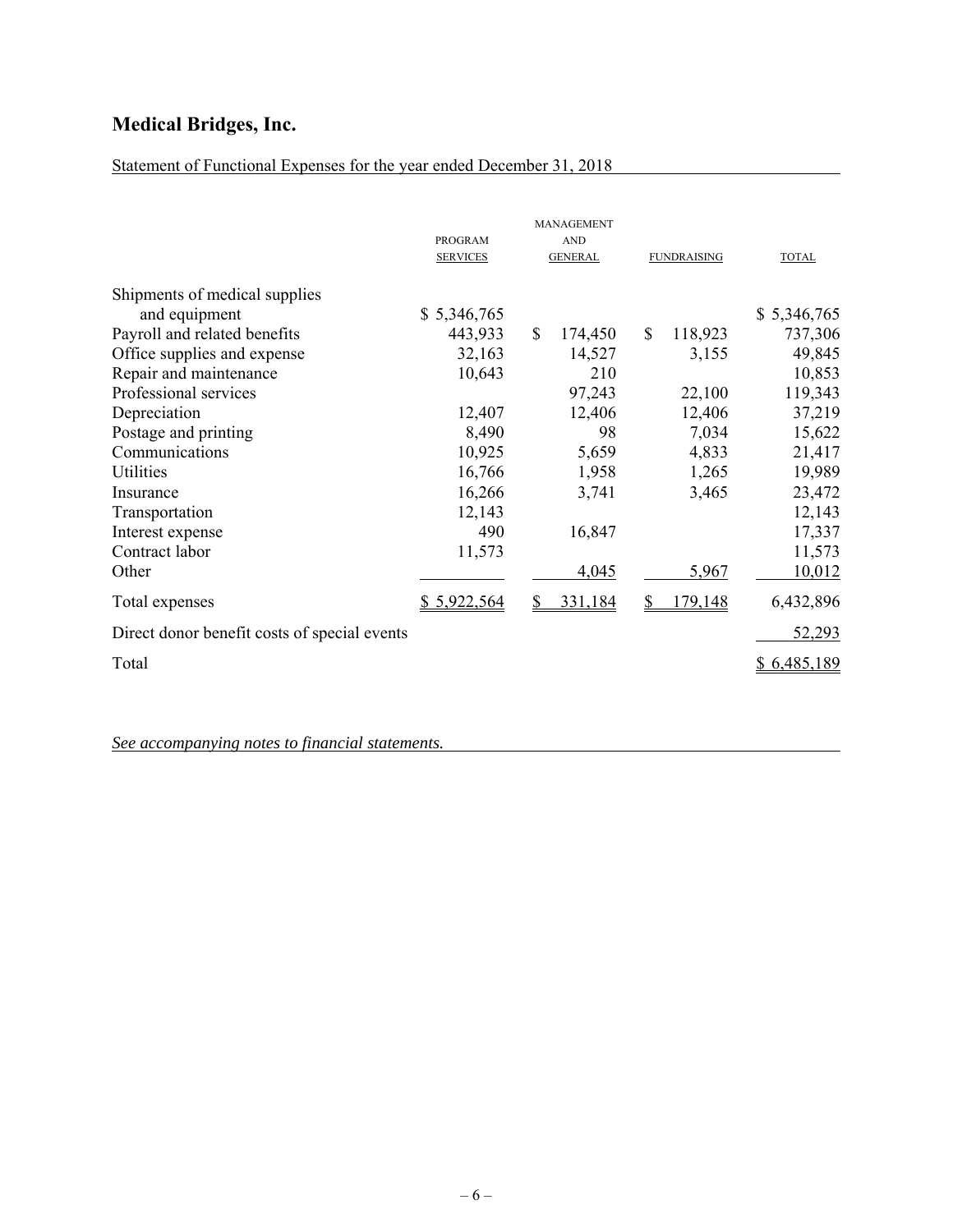# Statements of Cash Flows for the years ended December 31, 2019 and 2018

|                                                                                                                                                                  | 2019                                        | 2018                                           |
|------------------------------------------------------------------------------------------------------------------------------------------------------------------|---------------------------------------------|------------------------------------------------|
| CASH FLOWS FROM OPERATING ACTIVITIES:                                                                                                                            |                                             |                                                |
| Changes in net assets<br>Adjustments to reconcile changes in net assets to net cash<br>provided (used) by operating activities:                                  | (2,243,585)                                 | \$1,787,443                                    |
| Depreciation<br>Changes in operating assets and liabilities:                                                                                                     | 36,366                                      | 37,219                                         |
| Contributions receivable<br>Inventory of donated medical supplies and equipment<br>Accounts payable and accrued expenses<br>Advanced contributions for shipments | 151,900<br>2,158,636<br>(4,229)<br>(44,083) | (297,000)<br>(1,633,542)<br>(16,771)<br>49,267 |
| Net cash provided (used) by operating activities                                                                                                                 | 55,005                                      | (73, 384)                                      |
| CASH FLOWS FROM FINANCING ACTIVITIES:                                                                                                                            |                                             |                                                |
| Proceeds from note payable<br>Repayment of note payable                                                                                                          | 609,375<br>(600, 944)                       | 486,334<br>(542,660)                           |
| Net cash provided (used) by financing activities                                                                                                                 | 8,431                                       | (56,326)                                       |
| <b>NET CHANGE IN CASH</b>                                                                                                                                        | 63,436                                      | (129,710)                                      |
| Cash, beginning of year                                                                                                                                          | 21,212                                      | 150,922                                        |
| Cash, end of year                                                                                                                                                | \$<br>84,648                                | 21,212                                         |
| Supplemental disclosure of cash flow information:<br>Interest paid                                                                                               | \$12,164                                    | \$17,337                                       |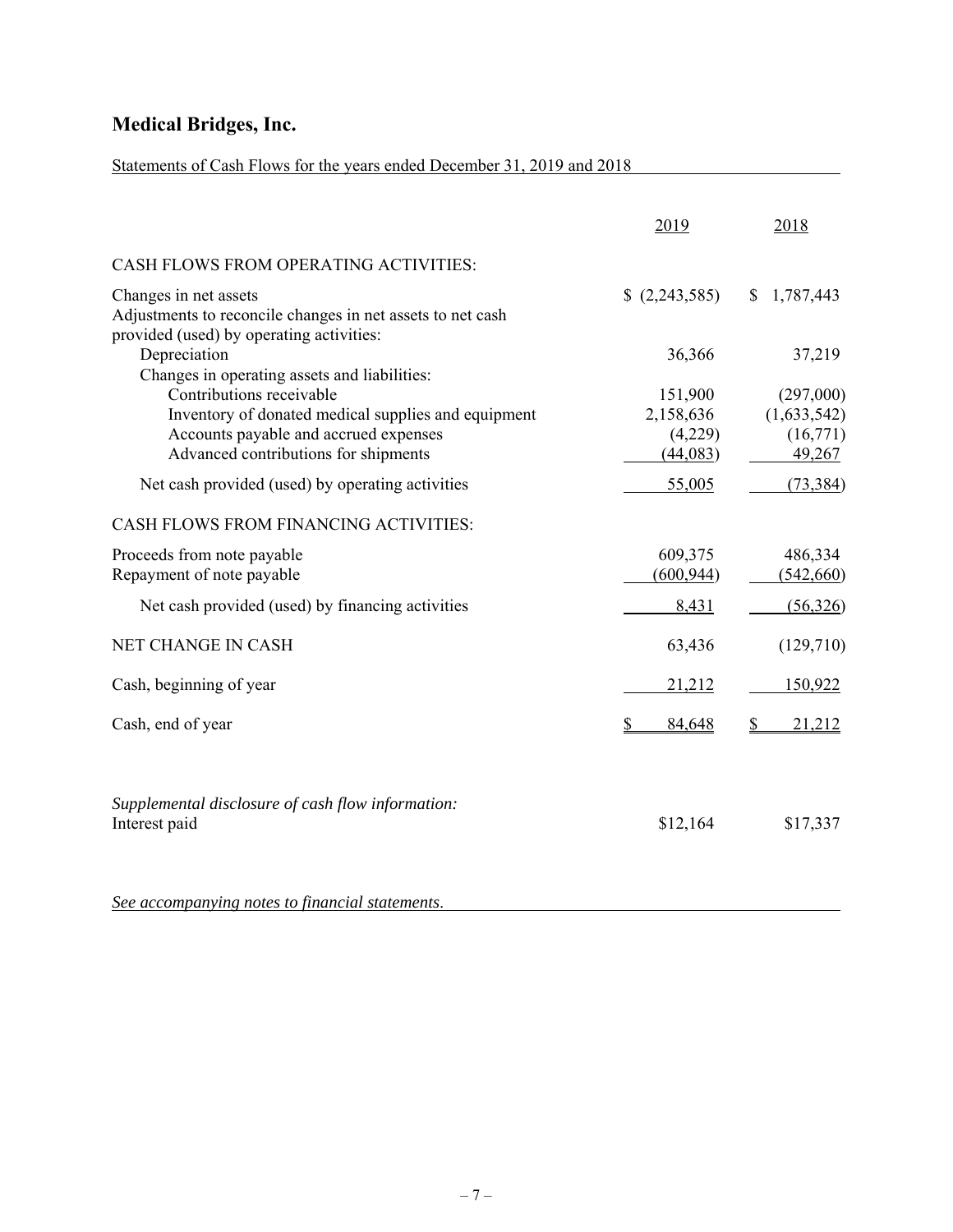Notes to Financial Statements for the years ended December 31, 2019 and 2018

## **NOTE 1 – ORGANIZATION AND SIGNIFICANT ACCOUNTING POLICIES**

Organization – Medical Bridges, Inc. (Medical Bridges) is a non-profit organization whose mission is to bridge the healthcare gap by procuring medical, dental and surgical supplies and equipment for redistribution to qualified organizations and medical missions primarily in the developing world. Medical Bridges is located in Houston, Texas and receives donations of medical supplies and equipment from hospitals, clinics, physician's offices, medical supply companies, home health agencies, and private individuals.

Federal income tax status – Medical Bridges is exempt from federal income tax under  $\S501(c)(3)$  of the Internal Revenue Code and is classified as a public charity under  $\S509(a)(1)$  and  $\S170(b)(1)(A)(vi)$ .

Contributions receivable that are expected to be collected within one year are reported at net realizable value. Amounts that are expected to be collected in more than one year are discounted, if material, to estimate the present value of future cash flows. At December 31, 2019, 96% of contributions receivable is due from one donor and all are due within one year.

Inventory of donated medical supplies and equipment is reported at cost. The cost of donated inventory is based upon the estimated fair value at the date of gift.

Property is reported at cost if purchased and at fair value at the date of gift if donated. Depreciation is provided on a straight-line basis over estimated useful lives of 39 years for buildings and improvements and 5 to 7 years for furniture, equipment, and vehicles.

Net asset classification – Net assets, revenue, gains, and losses are classified based on the existence or absence of donor-imposed restrictions, as follows:

- *Net assets without donor restrictions* are not subject to donor-imposed restrictions even though their use may be limited in other respects such as by contract or board designation.
- *Net assets with donor restrictions* are subject to donor-imposed restrictions. Restrictions may be temporary in nature, such as those that will be met by the passage of time or use for a purpose specified by the donor, or may be perpetual in nature, where the donor stipulates that resources be maintained in perpetuity. Net assets are released from restrictions when the stipulated time has elapsed, or purpose has been fulfilled, or both.

Contributions are recognized as revenue at fair value when an unconditional commitment is received from the donor. Contributions received with donor stipulations that limit their use are classified as *with donor restrictions*. Conditional contributions are subject to one or more barriers that must be overcome before Medical Bridges is entitled to receive or retain the funding. Conditional contributions are recognized in the same manner when the conditions have been met. Funding received before the conditions are met is reported as advanced contributions for shipments.

Non-cash contributions are recognized as revenue at fair value when an unconditional commitment is received from the donor. The related expense is recognized as the donated medical supplies and equipment is distributed by Medical Bridges. Contributions of services are recognized when services received (a) create or enhance nonfinancial assets or (b) require specialized skills, are provided by individuals possessing those skills, and would typically need to be purchased if not provided by donation.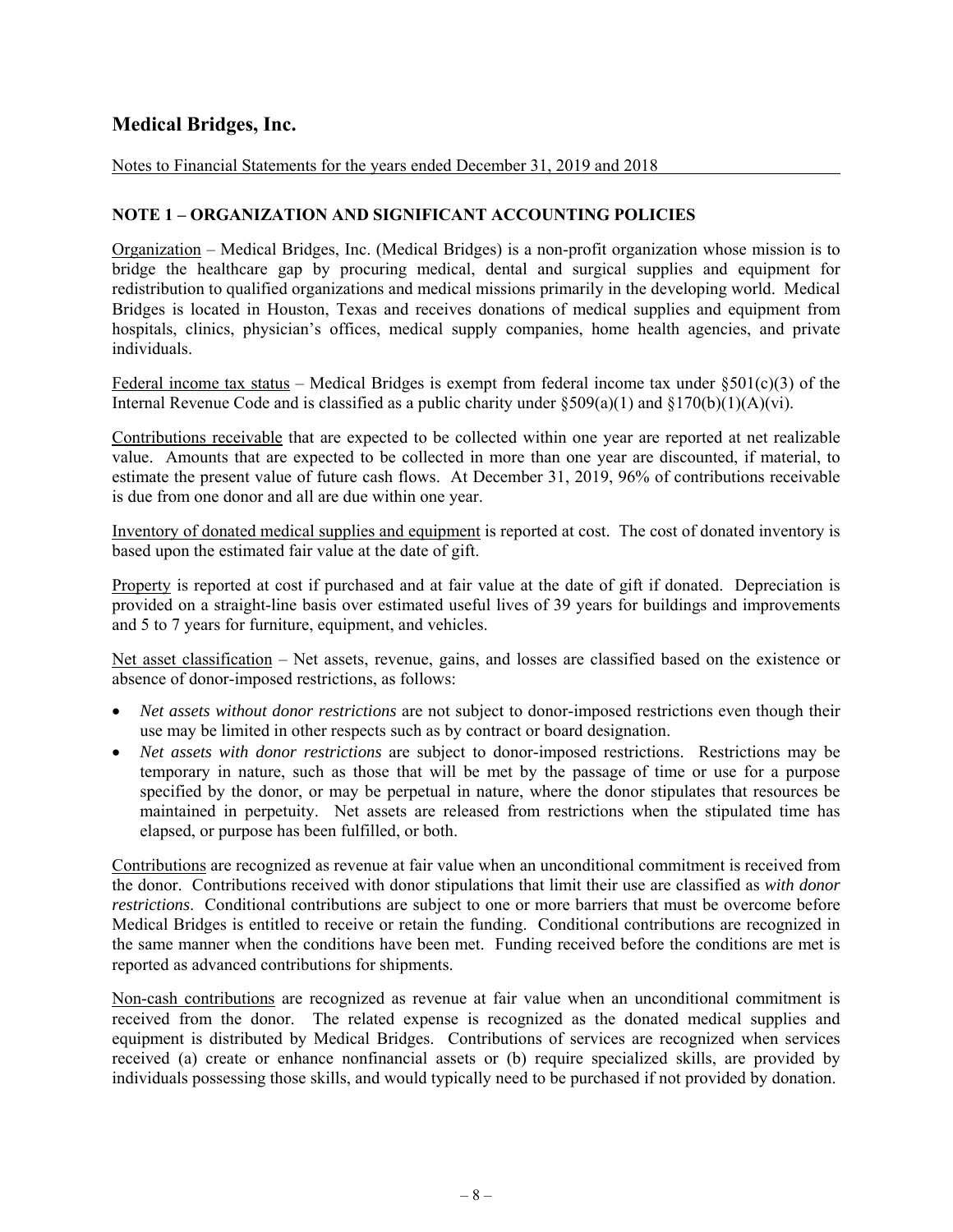Special event revenue is the total amount paid by attendees of an event and includes elements of both contributions and exchange transactions. Special event revenue is recognized when the event occurs. Direct donor benefit costs represent the cost of goods and services provided to attendees of the special events.

Functional allocation of expenses – Expenses are reported by their functional classification. Program services are the direct conduct or supervision of activities that fulfill the purposes for which the organization exists. Fundraising activities include the solicitation of contributions of money, securities, materials, facilities, other assets, and time. Management and general activities are not directly identifiable with specific program or fundraising activities. Expenses that are attributable to more than one activity are allocated among the activities benefitted. Salaries and related costs are allocated on the basis of estimated time and effort expended. Depreciation and occupancy costs are allocated based on estimated square footage. Utilities and information technology costs are allocated based on estimates of time and costs of specific utilities and technology utilized.

Estimates – Management must make estimates and assumptions to prepare financial statements in accordance with generally accepted accounting principles. These estimates and assumptions affect the reported amounts of assets and liabilities, the disclosure of contingent assets and liabilities, the amounts of reported revenue and expenses, and the allocation of expenses among various functions. Actual results could vary from the estimates that were used.

### **NOTE 2 – ADOPTION OF ACCOUNTING STANDARDS UPDATE 2016-14**

Medical Bridges adopted Accounting Standards Update (ASU) 2018-08, *Not-for-Profit Entities (Topic 958): Clarifying the Scope and the Accounting Guidance for Contributions Received and Contributions Made*. The amendments in this ASU clarify and improve current guidance about whether a transfer of assets (or the reduction, settlement, or cancellation of liabilities) is a contribution or exchange transaction and provide additional guidance on determining whether a contribution is conditional or unconditional. Medical Bridges adopted the new standard effective January 1, 2018, using the retrospective method. Presentation and disclosures pertaining to the year ended December 31, 2018 have been updated as appropriate to conform to the new standards. Because the timing and amount of revenue recognized previously is different from revenue recognized under new guidance, adoption of this ASU resulted in an increase to *net assets with donor restrictions* and a decrease in deferred revenue of \$34,000 at December 31, 2018 and an increase in shipping and handling fees of \$34,000 for the year ended December 31, 2018. In addition, \$351,164 of revenue previously reported as shipping and handling revenue without donor restrictions was reclassed to with donor restrictions for the year ended December 31, 2018.

### **NOTE 3 – LIQUIDITY AND AVAILABILITY OF RESOURCES**

Financial assets available for general expenditure, that is, without donor or other restrictions limiting their use within one year of December 31 comprise the following:

|                                                                                                                                       | 2019    |   | 2018      |
|---------------------------------------------------------------------------------------------------------------------------------------|---------|---|-----------|
| Financial assets:<br>Cash                                                                                                             | 84,648  | S | 21,212    |
| Contributions receivable                                                                                                              | 155,600 |   | 307,500   |
| Total financial assets                                                                                                                | 240,248 |   | 328,712   |
| Less financial assets not available for general expenditure:<br>Restricted by donors for use in future periods or for future projects |         |   | (150,000) |
| Total financial assets available for general expenditure                                                                              | 240.248 |   | 178,712   |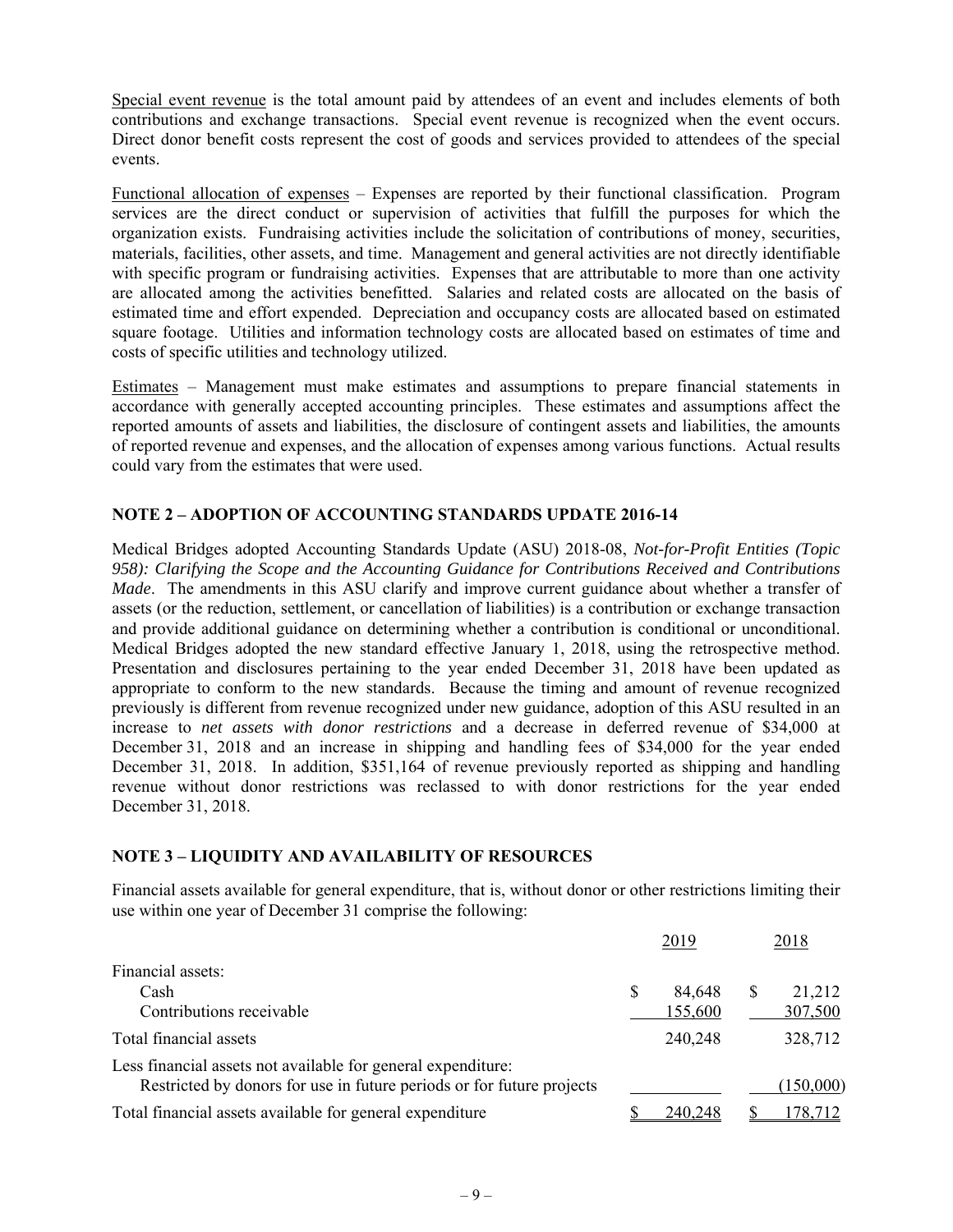For purposes of analyzing resources available to meet general expenditures over a 12-month period, Medical Bridges considers all expenditures related to its ongoing mission of bridging the healthcare gap worldwide by procuring and distributing medical supplies and equipment to underserved communities, as well as the conduct of services undertaken to support those activities, to be general expenditures.

Medical Bridges regularly monitors liquidity required to meet its operating needs and other contractual commitments. The organization has various sources of liquidity at its disposal, including cash, contributions receivable, and a \$350,000 equity line of credit with an available balance of \$53,619 as of December 31, 2019. Medical Bridges has utilized its line of credit to fund operating costs in periods of negative operating cash with a policy to pay down the balance as cash is available. Management continues to focus on reducing dependency on the line of credit. In December 2019, Medical Bridges received a conditional contribution for \$480,000 and management believes that increased shipments will result in less dependence on the equity line of credit. Medical Bridges expects to fund general expenditures in excess of financial assets available to meet cash needs with future contributions for shipments and other contributions.

### **NOTE 4 – PROPERTY**

Property is comprised of the following:

|                            | 2019         |   | 2018       |
|----------------------------|--------------|---|------------|
| Land                       | \$<br>96,313 | Ж | 96,313     |
| Buildings and improvements | 769,413      |   | 769,413    |
| Furniture and equipment    | 144,019      |   | 144,019    |
| Vehicles                   | 47,234       |   | 47,234     |
| Total property, at cost    | 1,056,979    |   | 1,056,979  |
| Accumulated depreciation   | (439, 285)   |   | (402, 919) |
| Property, net              | 617.694      |   | 654,060    |

### **NOTE 5 – NOTE PAYABLE**

Medical Bridges has a \$350,000 business line of credit with a bank, collateralized by property, expiring April 25, 2021, with an interest rate of 5% at December 31, 2019. At December 31, 2019 and 2018, \$296,381 and \$281,211, respectively, was outstanding under this line of credit. Medical Bridges has one outstanding vehicle financing loan totaling \$6,731 and \$13,470 at December 31, 2019 and 2018, respectively.

Notes payable are due to be repaid as follows:

| 2020<br>2021 | \$           | 6,731<br>296,381 |
|--------------|--------------|------------------|
| Total        | <sup>S</sup> | 303,112          |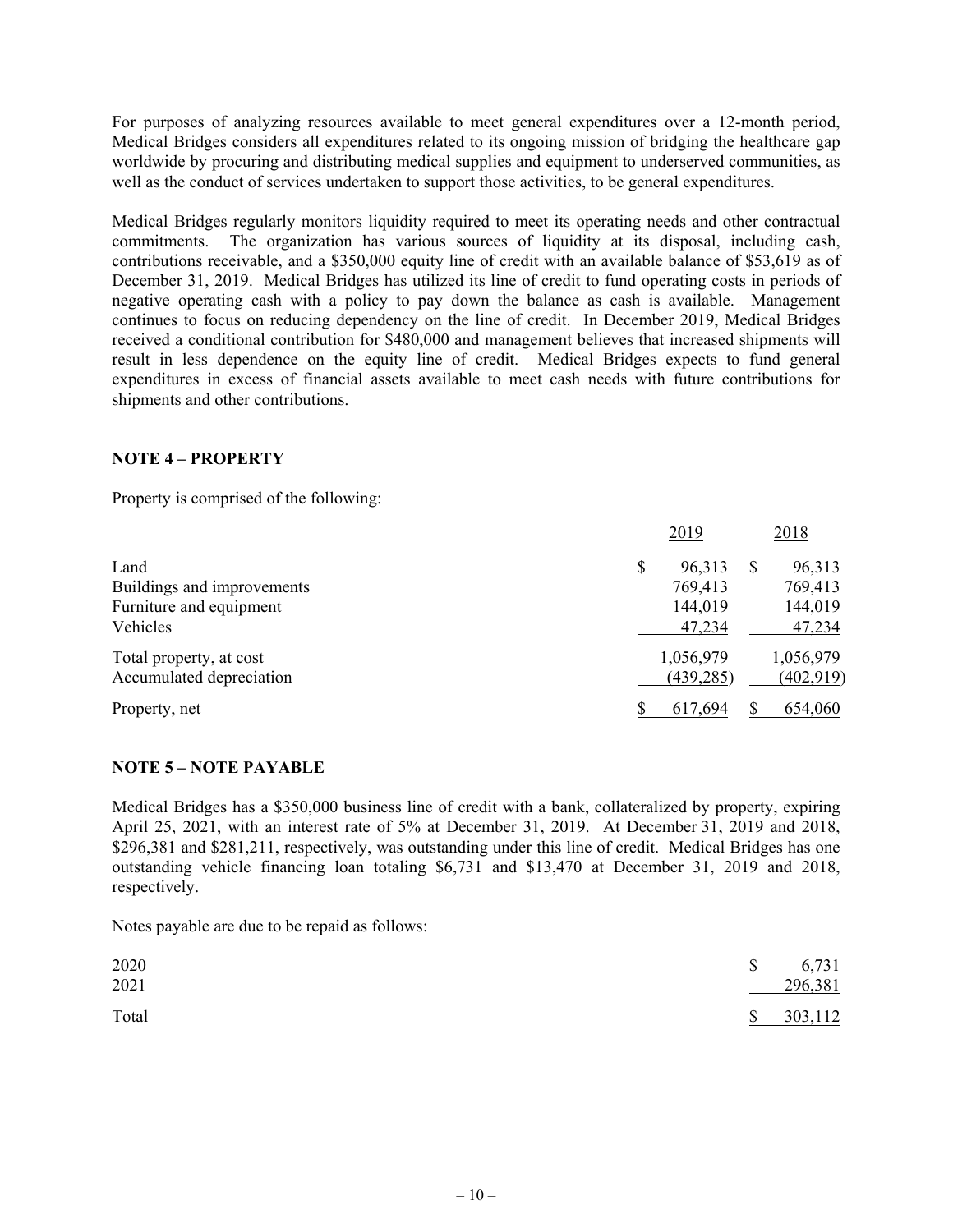### **NOTE 6 – NET ASSETS WITHOUT DONOR RESTRICTIONS**

Net assets without donor restrictions are comprised of the following:

|                                                                                    | 2019                 | 2018                 |
|------------------------------------------------------------------------------------|----------------------|----------------------|
| Property and equipment, net<br>Inventory of donated medical supplies and equipment | 610,963<br>1,337,602 | 640,590<br>3,496,238 |
| Undesignated deficit                                                               | (301, 281)           | (437, 859)           |
| Total net assets without donor restrictions                                        | \$1,647,284          | \$3,698,969          |

## **NOTE 7 – NET ASSETS WITH DONOR RESTRICTIONS**

Net assets with donor restrictions are restricted as follows:

|                                                                                                                    | 2019    | 2018           |
|--------------------------------------------------------------------------------------------------------------------|---------|----------------|
| Subject to expenditure for specified purpose:<br>Medical supplies and equipment shipments                          | 49,000  | 49,000         |
| Subject to passage of time:<br>Gala in future years<br>Contributions receivable that are not restricted by donors, | 60,000  | 150,000        |
| but which are unavailable for expenditures until due                                                               | 105,600 | 207,500        |
| Total subject to passage of time                                                                                   | 165,600 | 357,500        |
| Total net assets with donor restrictions                                                                           | 214,600 | <u>406,500</u> |

## **NOTE 8 – DONATED SUPPLIES, EQUIPMENT AND SERVICES**

Medical supplies and equipment distributed by Medical Bridges are received through donations from individuals and healthcare organizations. The estimated fair value of the donations of medical supplies and equipment is based upon the wholesale list value for new items and resale values listed by local and national dealers for used equipment. The estimated fair value of these contributions is recognized in the financial statements as inventory and contribution revenue. As the medical supplies and equipment are distributed, program expenses are recognized.

Contributed services – A substantial number of volunteers have contributed significant amounts of time in connection with program services, administration, and clerical support for which no amount has been recognized in the financial statements because the donated services did not meet the criteria for recognition under generally accepted accounting principles.